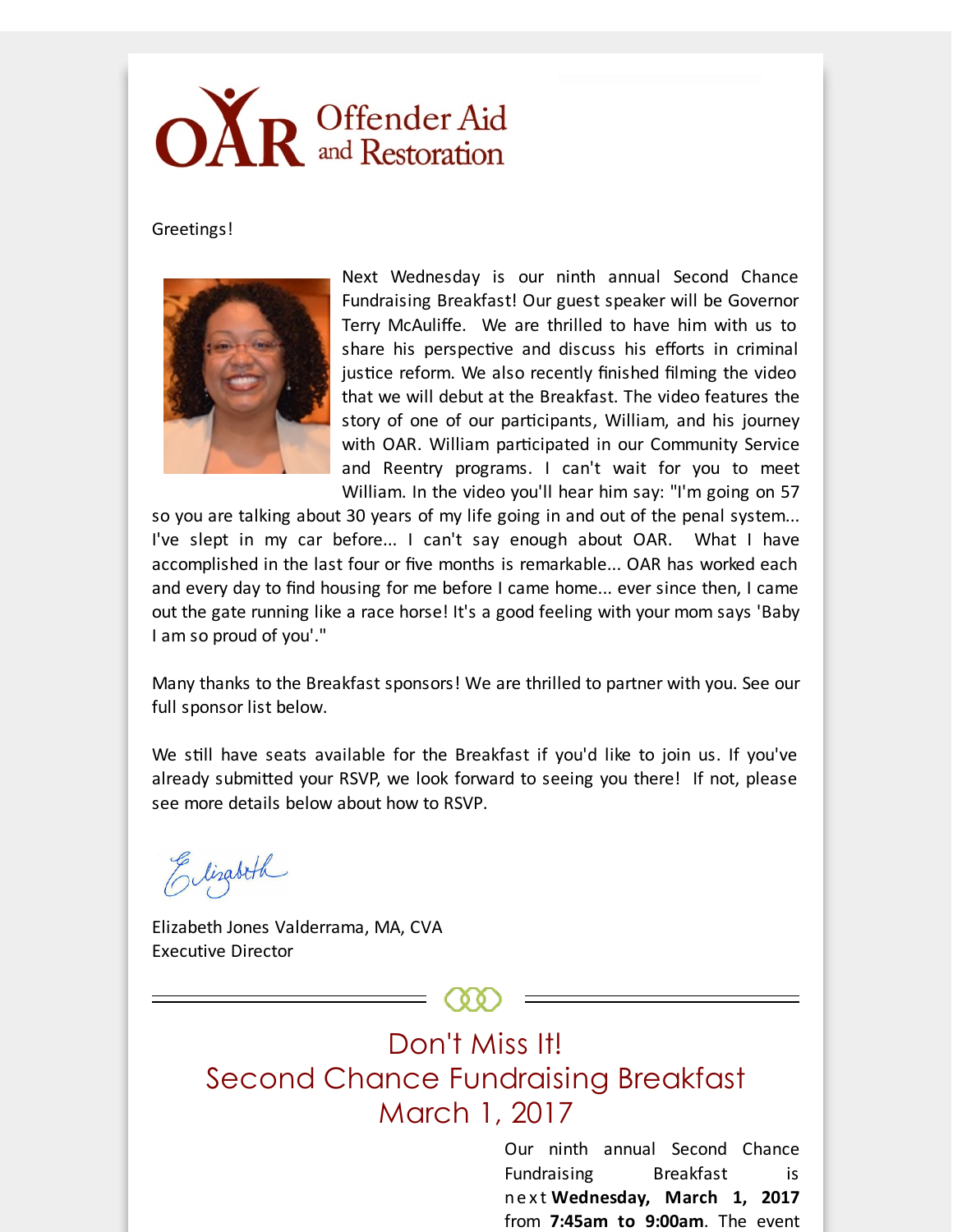

will be held at the **Crystal Gateway Marriott** (1700 Jefferson Davis Hwy, Arlington, VA) once again! Last year, nearly 600 guests attended to hear personal stories from OAR participants and to get inspired about OAR's mission. Please plan to join us! Governor Terry McAuliffe will be our guest speaker!

**[RSVP](http://r20.rs6.net/tn.jsp?f=001Y5EbBzDT7I2WZDeDGnOa-0svGQn0fbqxwBtK73prFwv42fGG68Ssg7aMiY_EZAjngS4dmiYR66pzHtugx0sqpzrvDWj_v9ZlNpAeduYv6IrDcGF_Or87oOU3lgPzLKdl4IrVVoMPSsYiE1PTUNUsSqKG9rJyw_iucLOgDkHXhUvBmlIeE5z0R1P4Dk8imvcK6izxYvxkuBZwHK2FwMMO28Wq_67OTpPMauJBbwZzXxanrJmoIdcx8orLlft2nvP61c1javzS1LDFl-zHA5GCoyY_J9CgSlpDusESXJ8eWcXyiRAnF5lj7aKJjS_X8oWk6dmnFm9xD1F4dvmbYpxkV6xr2ldSiPvS&c=&ch=)** is required to attend. Please **RSVP** today to let us know whether or not you can attend.